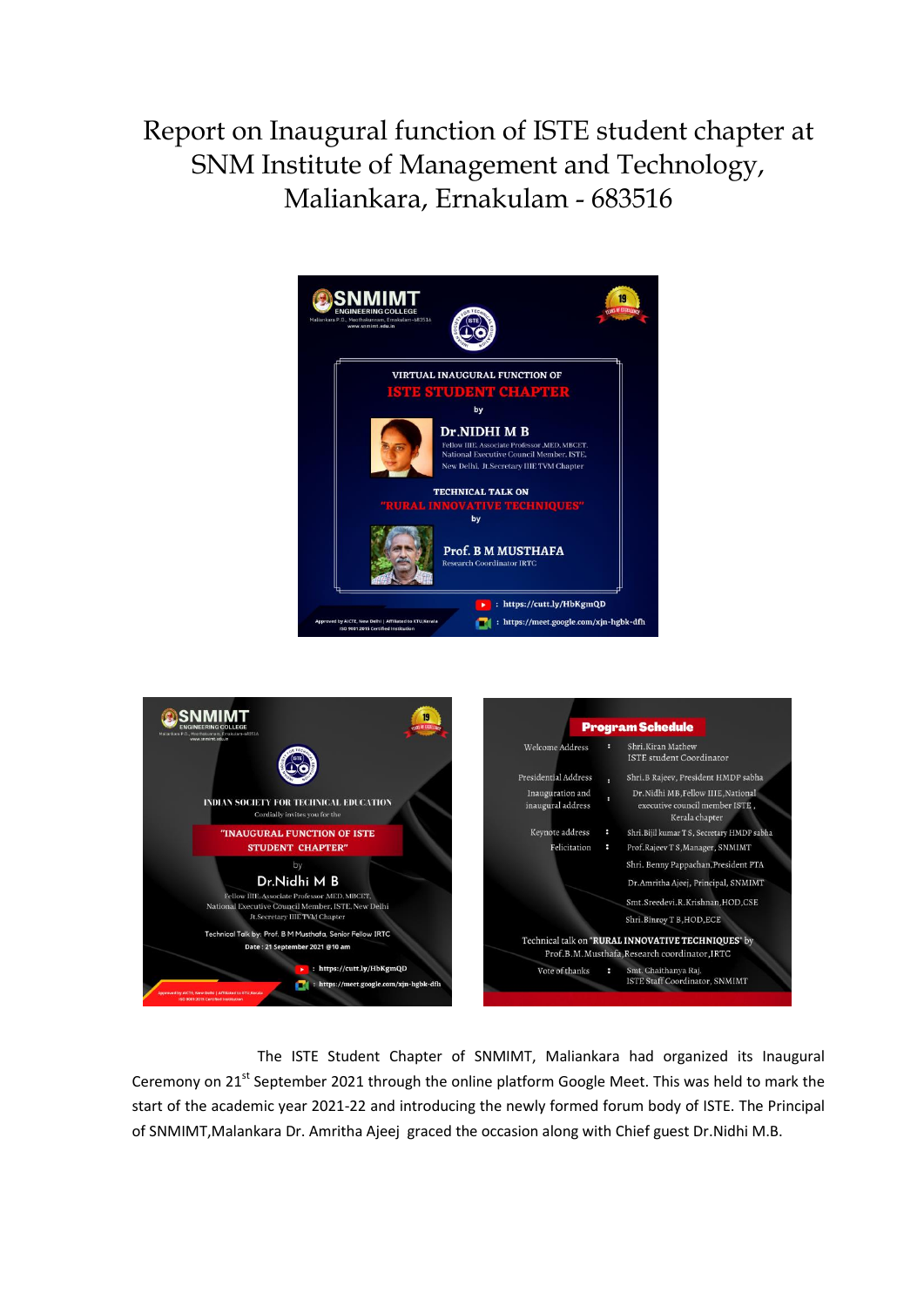The function started with a prayer song.Then Mr. Kiran Mathew (ISTE Student co-ordinator) presented the welcome address. Shri .B.Rajiv, President of HMDP Sabha had given the presidential address. Followed by the inaugural address of Dr. Nidhi M.B and she shared her ideas and conveyed the role of ISTE on future progress of students.

In Keynote Address of Shri.Bijil kumar T.S, Secratary of H M D P Sabha informed us about the need of quality professionals in future.Followed by the felicitations of Prof:Rajeev T.S (Manager SNMIMT) , Shri.Benny Pappachan (PTA President) , Dr.Amritha Ajeej (Principal, SNMIMT), Smt.Sreedevi.R.krishnan (HOD, CSE), Shri.Binroy T.B (HOD, ECE).

Prof:B.M Musthafa, Research co-ordinator of IRTC led an interesting Technical Talk session on "RURAL INNOVATIVE TECHNIQUES" which is a new experience for all the students.He said the merits and demerits of Rural techniques on the basis of career experience.After the Tehnical talk ISTE Staff coordinator Smt.Chaithanya Raj expressed the Vote of Thanks.All HODs, faculties, ISTE Department coordinators and students from all departments were present in the meeting. Around 250 people have attended the meeting through google meet and youtube.

Google meet[: https://meet.com/xjn-hgbk-dfh](https://meet.com/xjn-hgbk-dfh) 

Youtube:<https://cutt.ly/HbKgmQD>